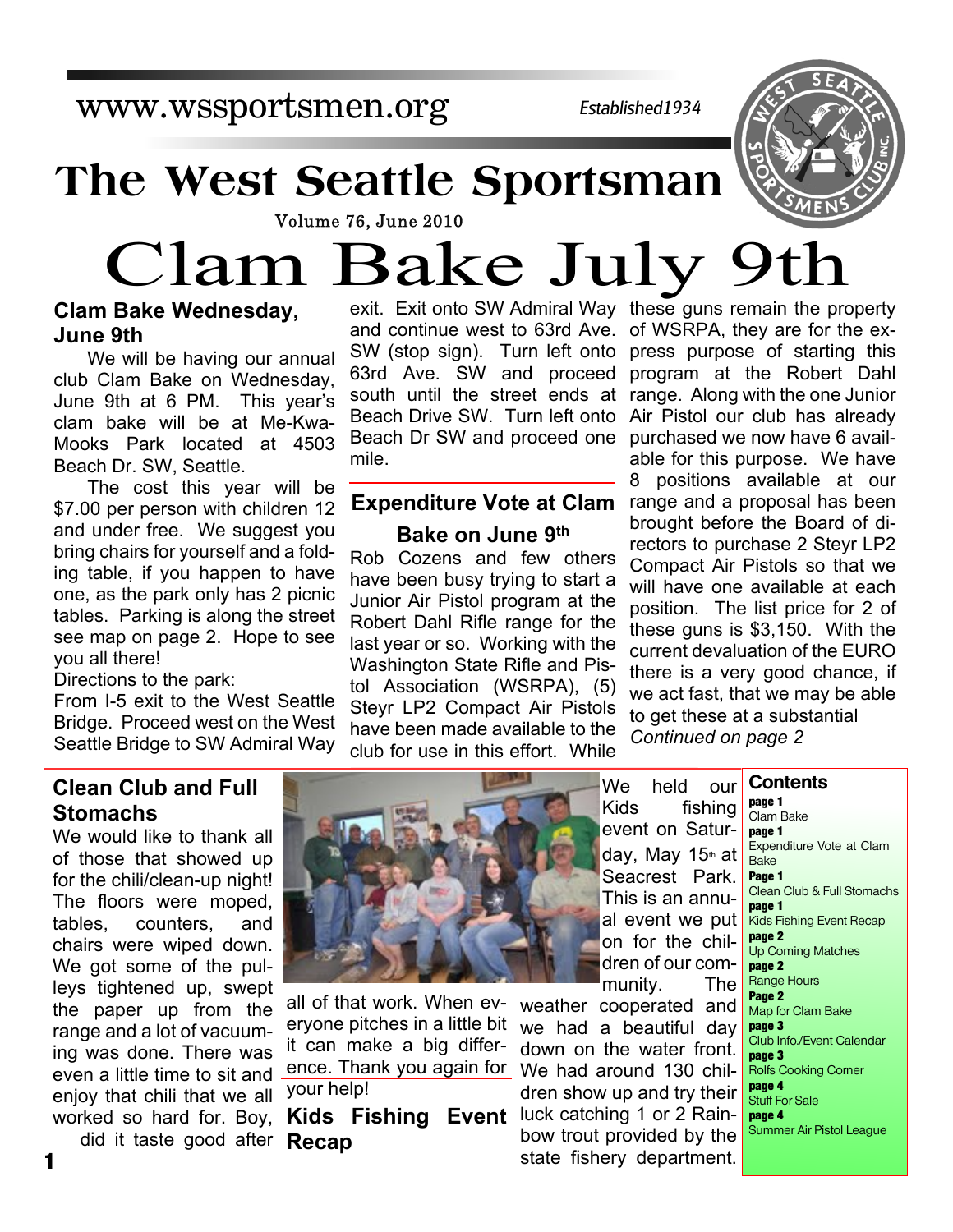

#### **Clam Bake At ME-KWA-MOOKS Park, June 9th**

#### **Up coming Small bore & Air Matches**

Nov 20 Puyallup JORC (West) Dec 4 Olympia JOARC (West)

Jun 5-6 Tacoma Schützenfest / NRA 3-P Championship Jun 12-13 Tacoma Koehler Memorial prone Jul 24-25 Vancouver NRA 3-Position Regional Aug 20-22 Tacoma State Smallbore International Camp Sep 11 Puyallup State 4-H Championship Sep 11-12 Tacoma State Conventional Prone Championship Sep 25-26 Tacoma Schützenfest / Outdoor Int'l Championship Oct 30-31 Olympia State Indoor Int'l 3-P Championship (West) This year *Continued on page 2 Kid's Fishing from page 1* we had a lot of really big fish in the pond for them to catch, which made all the more exciting for them. In addition to their fish each child that wanted one received a picture of them with their catch. We had several Hi-Yu princesses' show up again this year and help the kids fish, bait hooks, and even remove the fish from the hooks. The girls were a big help and we really enjoy having them come to the event. We wish to thank them and all that volunteered their time to helped put on this event. Your help has made this a very memorable event for many children and helped introduce them to the fun of fishing.

*Expenditure Vote from page 1* discount from this price, but as we cannot count on this the proposal is as follows:

It has been proposed that the Club purchase two (2) Steyr LP2 Compact Air Pistols at a total cost of no more than \$3,150 for use in the development of a Junior competitive air pistol shooting team. The pistols would be the property of the West Seattle Sportsmen's Club (WSSC). The money for the purchase of these guns would be taken from the range fund. The vote will be at the Clam Bake on June 9<sup>th</sup>.

#### **Range Hours and Activity**

Monday - Small Bore - 6 PM, Tuesday - Summer Air Pistol League, - 6:30 PM Wednesday - Juniors - Call Fred Burr at 206-935-4883 for information. Cost: Adult members \$2.00, non- members \$4.00, Juniors \$1.00.

Volume 76, June 2010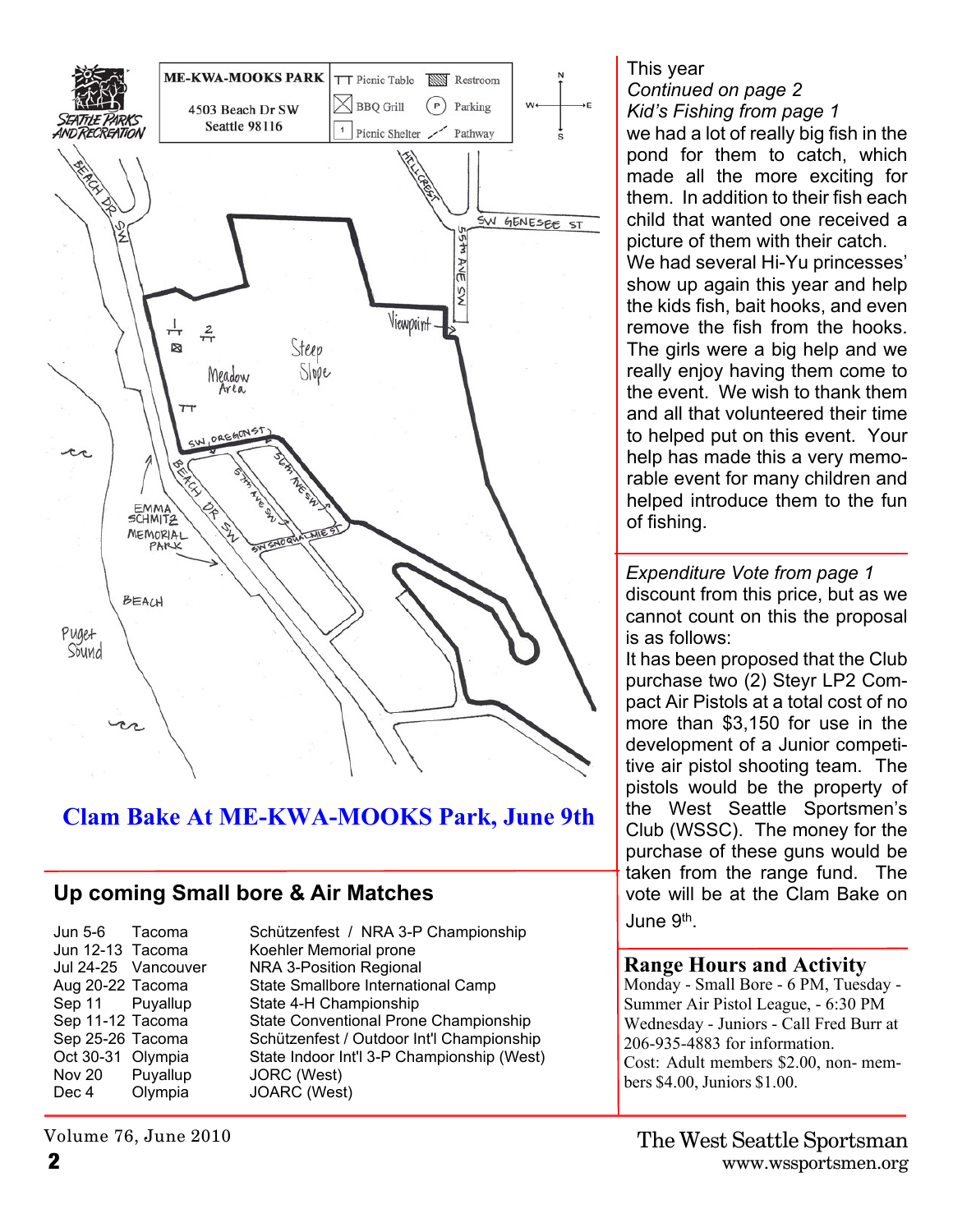#### **The West Seattle Sportsmen's Club Sponsors of the Roger Dahl Rifle Training Range**

| <b>OFFICERS</b>                                                  |              | <b>TRUSTEES</b>       |                                     |                     | <b>LIFE TIME MEMBERS</b>             |                                          |
|------------------------------------------------------------------|--------------|-----------------------|-------------------------------------|---------------------|--------------------------------------|------------------------------------------|
| President - Tony Olszewski                                       | 425-226-5643 | Greg Boyd             | 206-965-9629                        | Fred Burr           |                                      |                                          |
| Vice Pres. – Steve Loo                                           |              | Fred Burr             | 206-935-4883                        | Ernie Frey          |                                      |                                          |
| Secretary - Kristin Shamek                                       |              | <b>Richard George</b> |                                     | <b>Frank Novito</b> |                                      |                                          |
| Treasurer - Jerry Mascio                                         | 206-719-3528 |                       |                                     | Roz & Jerry Mascio  |                                      |                                          |
| Rec. Sec. - Roz Mascio                                           | 206-719-3529 |                       | Contact us at: info@wssportsmen.org |                     |                                      |                                          |
|                                                                  |              |                       | 1. Bring the barley to a boil in    |                     | <b>Events</b>                        |                                          |
| Rolf's Cooking Corner<br>a large skillet. Reduce heat Calendar   |              |                       |                                     |                     |                                      |                                          |
| <b>Chicken</b>                                                   |              |                       | and simmer until done.              |                     |                                      | June 3rd - 6 <sup>th</sup> - Fresh Water |
|                                                                  |              |                       | 2. While the barley is cooking,     |                     |                                      | Fishing Trip to                          |
| <b>Barley Stew</b>                                               |              |                       | heat oil in a large pan over        |                     |                                      | <b>Banks Lake</b>                        |
|                                                                  |              |                       |                                     |                     |                                      |                                          |
| 1 Cup Uncooked                                                   |              |                       | medium heat. Place the              |                     | June 9 <sup>th</sup> - Clam Bake     |                                          |
| barley<br>3 cans (14 oz) fat-free, low sodi-<br>um Chicken Broth |              |                       | onions in the oil and sauté         |                     |                                      | June 16th- Board Meeting                 |
|                                                                  |              |                       | 3 minutes. Add vegetables           |                     | July 7 <sup>th</sup> - Club Meeting/ |                                          |
|                                                                  |              |                       | and cook 2 minutes. Com-            |                     |                                      | Shoot and Toot                           |
|                                                                  |              |                       | bine vegetable mixture,             |                     |                                      | July 21 <sup>st</sup> - Board Meeting    |
| 1 Tb Olive oil                                                   |              |                       |                                     |                     |                                      |                                          |
| 1 <sup>3</sup> / <sub>4</sub> Cup Chopped Onions                 |              |                       | chicken, salt, thyme and            |                     |                                      | If you have any ideas for pro-           |
| 1 Pkg. (10 oz) Frozen Vegetable                                  |              |                       | pepper with barley, simmer          |                     |                                      | grams to have at the club meet-          |
| 1 Cup cooked chicken                                             |              | 4 minutes.            |                                     |                     |                                      | ings or any good outing ideas            |
| $\frac{1}{4}$ tsp Salt                                           |              |                       |                                     |                     |                                      | let one of the Officers or Trust-        |
|                                                                  |              | Yields 4 servings     |                                     |                     |                                      | ees know. You may contact us             |
| $\frac{1}{4}$ tsp Dried Thyme                                    |              |                       |                                     |                     |                                      | at: info@wssportsmen.org                 |
| $\frac{1}{4}$ tsp Pepper                                         |              |                       |                                     |                     |                                      |                                          |
|                                                                  |              |                       |                                     |                     |                                      |                                          |
|                                                                  |              |                       |                                     |                     |                                      |                                          |

| <b>New</b>                                                                                                                                                                                                                                                                                                     | <b>MEMBERSHIP APPLICATION</b><br>Renewal<br><b>WEST SEATTLE SPORTSMEN'S CLUB</b>                                                                                                                              |  |  |  |  |  |
|----------------------------------------------------------------------------------------------------------------------------------------------------------------------------------------------------------------------------------------------------------------------------------------------------------------|---------------------------------------------------------------------------------------------------------------------------------------------------------------------------------------------------------------|--|--|--|--|--|
|                                                                                                                                                                                                                                                                                                                | Date                                                                                                                                                                                                          |  |  |  |  |  |
| payment of one year's dues.                                                                                                                                                                                                                                                                                    | I, propagation and conservation of game birds, game animals, and fish in the State of Washington, do hereby apply<br>for membership in the WEST SEATTLE SPORTSMEN'S CLUB and tender herewith the sum of \$ in |  |  |  |  |  |
| "I solemnly swear that I will abide by the Constitution and By-Laws of the West Seattle Sportsmen's Club and<br>help in its up-building and I will not willfully disobey the Game Laws wherever I fish or hunt. I will always be<br>a true sportsman both in the field and to my brother members at all times. |                                                                                                                                                                                                               |  |  |  |  |  |
| Signed                                                                                                                                                                                                                                                                                                         | If you would like to                                                                                                                                                                                          |  |  |  |  |  |
|                                                                                                                                                                                                                                                                                                                | receive the Club<br>newsletter by email<br>check here.                                                                                                                                                        |  |  |  |  |  |
| $City$ $Zip$                                                                                                                                                                                                                                                                                                   |                                                                                                                                                                                                               |  |  |  |  |  |
| Phone , Email                                                                                                                                                                                                                                                                                                  |                                                                                                                                                                                                               |  |  |  |  |  |
| (New Only)                                                                                                                                                                                                                                                                                                     |                                                                                                                                                                                                               |  |  |  |  |  |
|                                                                                                                                                                                                                                                                                                                | $Volume\$ $76$ $I$ ung $2010$                                                                                                                                                                                 |  |  |  |  |  |

Volume 76, June 2010